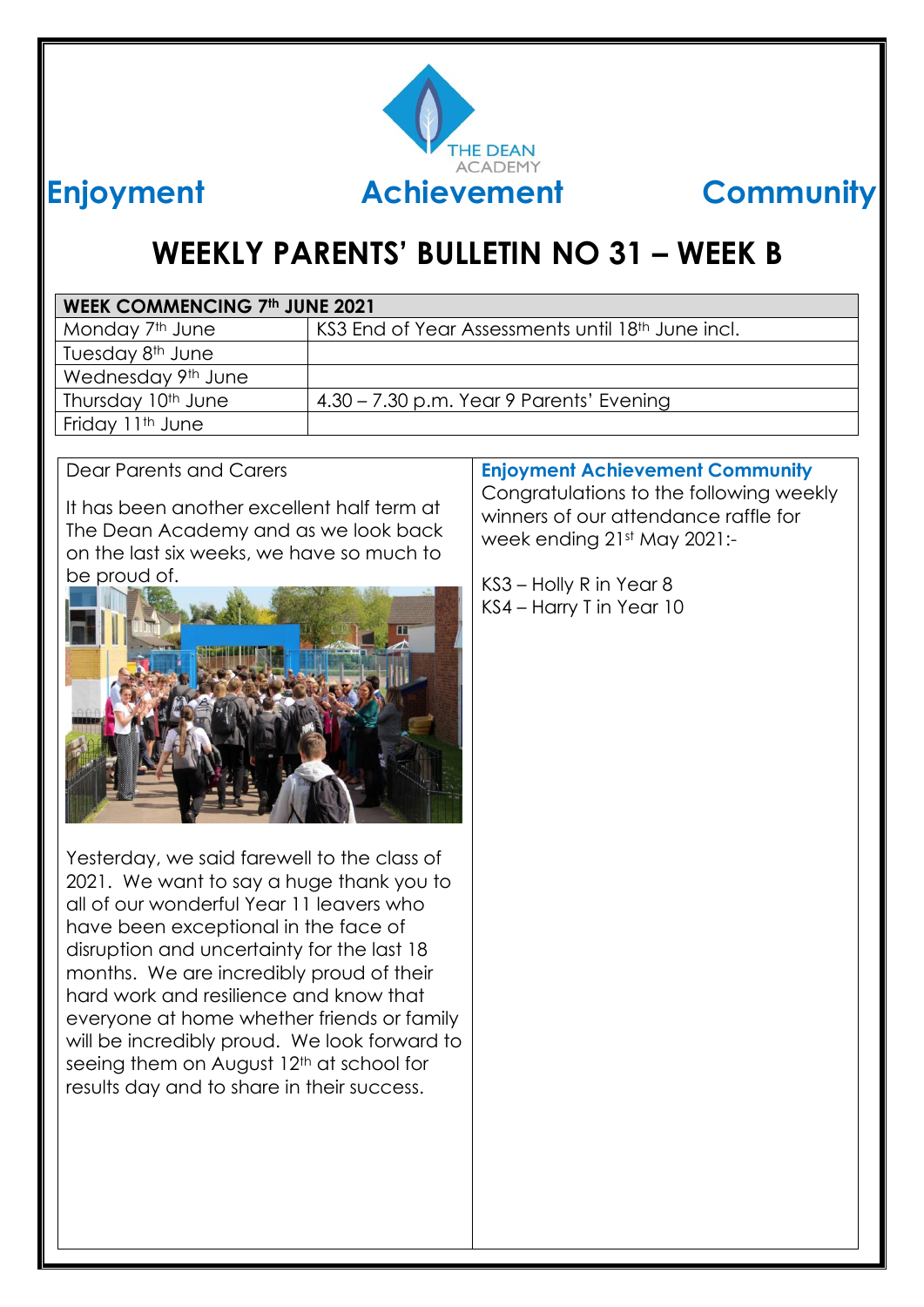For parents of Year 11 students, I draw your attention to a page on our website which has some useful documents linked to our Year 11 grading process, including our centre policy. To see this information please follow this link [https://thedeanacademy.org/y11](https://thedeanacademy.org/y11-tags/) [tags/.](https://thedeanacademy.org/y11-tags/)

Year 11 exams have taken a huge focus this half term, however we have continued to be impressed with the culture of hard work and determination in Year 7 to 10. Lessons have been purposeful and a climate for learning has been tremendous – despite the rain! This has been most noticeable during our morning reading sessions students have encountered a wide range of novels, characters and cultures. A highlight of mine has been dropping in as a guest reader to reader Oliver Twist to 8PM.

After half term we have scheduled some opportunities for parents of Year 4 and 5 students to come and visit the school in action. For more information and to book on to a tour please click [here.](https://thedeanacademy.org/)

A reminder that after this holiday all students will sit their end of year exams. These exams will assess all of the content students have covered over the year, both in school and whilst at home, and give us a really useful benchmark to share progress with you and to build from in September. A personalised timetable was sent home with your child last week – if you need a copy please get in touch via [info@thedeanacademy.org.](mailto:info@thedeanacademy.org)

Please note that we will be holding our Year 9 Parents Evening on the first Thursday after half term – Thursday 10<sup>th</sup> June. If you have not yet made appointments, please do so as soon as you can. As our Year 9 students are fast approaching KS4 it is a crucial time to be discussing your child's progress with their teachers (particularly in subjects which they plan to study as an option).

Further details of how to book appointments can be found here [https://thedeanacademy.org/wp-content/uploads/2021/05/Year-9-Parents-Evening-](https://thedeanacademy.org/wp-content/uploads/2021/05/Year-9-Parents-Evening-SchoolCloud-Letter.pdf)[SchoolCloud-Letter.pdf](https://thedeanacademy.org/wp-content/uploads/2021/05/Year-9-Parents-Evening-SchoolCloud-Letter.pdf) 

Wishing you a lovely break with family.

A

ල

Follow us on social media:

#### @thedeanacademyofficial

@thedeanacademvofficial

@TheDeanAcademy

Richard Brand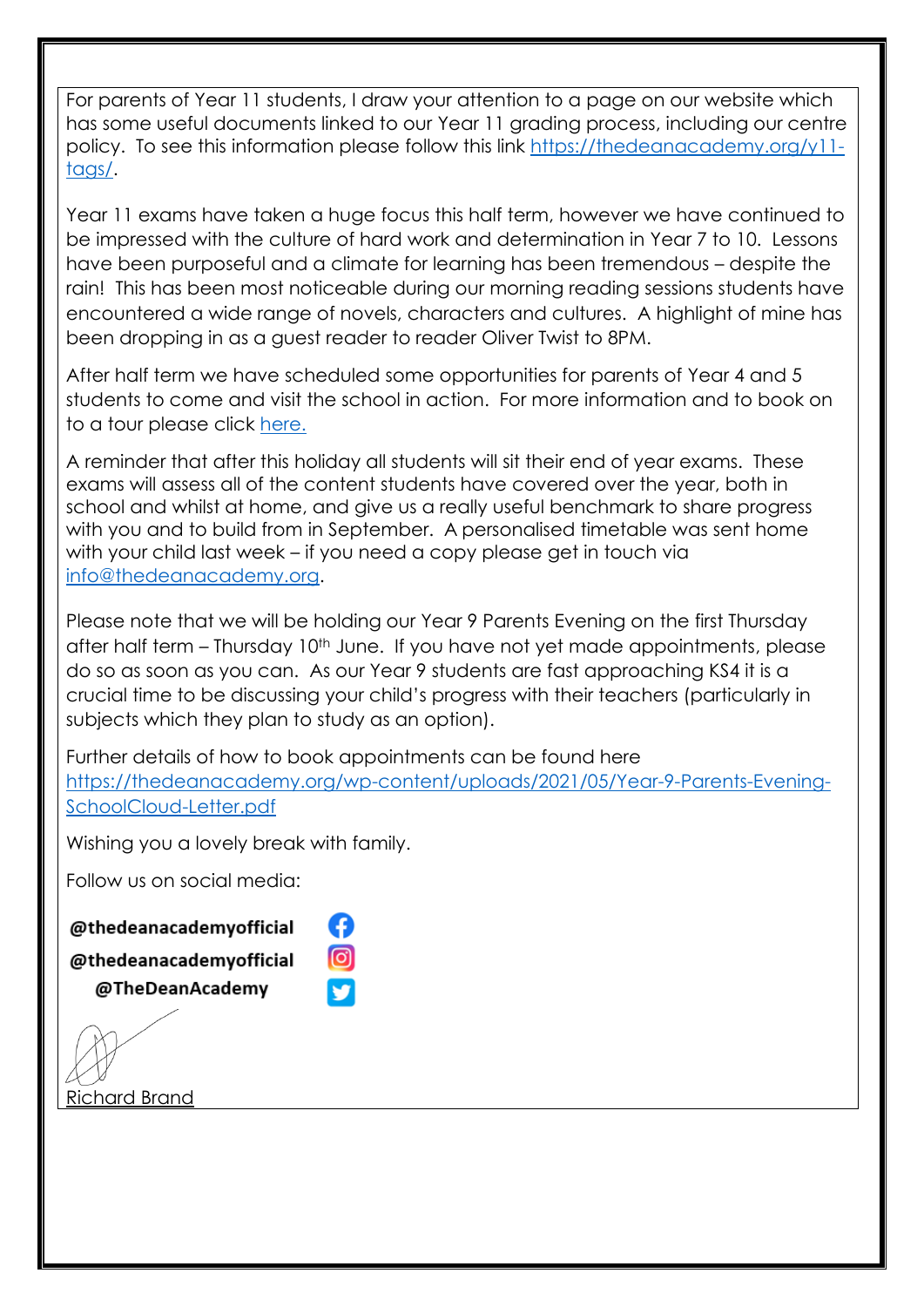#### **JOIN US** FOR A TOUR OF OUR SCHOOL

Come and see The Dean Academy in action at one of our Open Mornings.<br>Tours available on the weeks commencing 28th June 2021 and 5th July 2021<br>To book on to one of our open morning tours visit thedeanacademy.org

#### Please note we have limited spaces.

We are a highly ambitious and dedicated community and look<br>forward to welcoming you when you join us in Year 7. You will<br>study a wide range of subjects, access outstanding extra<br>curricular opportunities and grow as success

**WHERE WE ARE** Church Road, Lydney<br>Gloucestershire<br>GL15 5DZ

**GIVE US A CALL**<br>01594 843202

F. **DU** f

@thedeanacademyofficial **STAY CONNECTED** 

THE DEAN<br>ACADEMY Be part of our highly ambitious school with a very bright future

Δ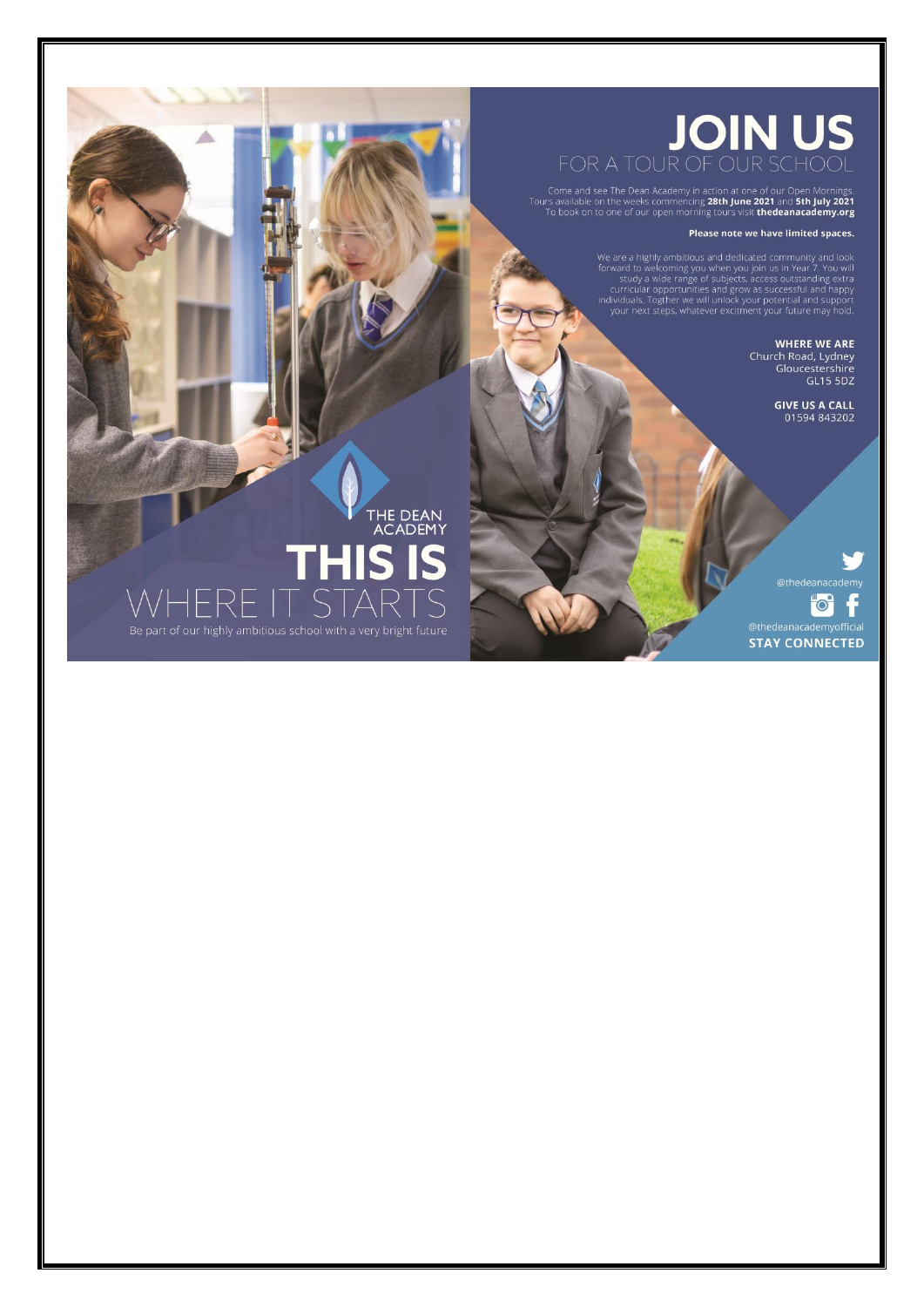#### **BRIGHT SPOTS**

## **ASDAN**





 What I did was: I counted all of the different cars, buses, trucks, vans, motorbikes, pushbikes, and lorries for 10 mins to make a tally chart.

I went onto the AstroTurf and started to count all of the different vehicles outside.

I went outside for 10 mins to calculate the number of vehicles that went past on the A48.

I would be able to record this info. by putting all the numbers of vehicles into a tally chart.

|  | At the end of 10 mins: I had 94 cars on my tally sheet:        |
|--|----------------------------------------------------------------|
|  | At the end of 10 mins: I had 0 buses on my tally sheet:        |
|  | At the end of 10 mins: I had 2 trucks on my tally sheet:       |
|  | At the end of 10 mins: <i>I had 16 vans on my tally sheet:</i> |
|  | At the end of 10 mins: I had 1 motorbike on my tally sheet:    |
|  | At the end of 10 mins: I had 1 pushbike on my tally sheet:     |
|  | At the end of 10 mins: I had 2 lorries on my tally sheet:      |

 $"$ I was really surprised on how many cars there were, but also at the same time I wasn't quite so surprised because I knew that there were going to be a lot of cars on the road anyway".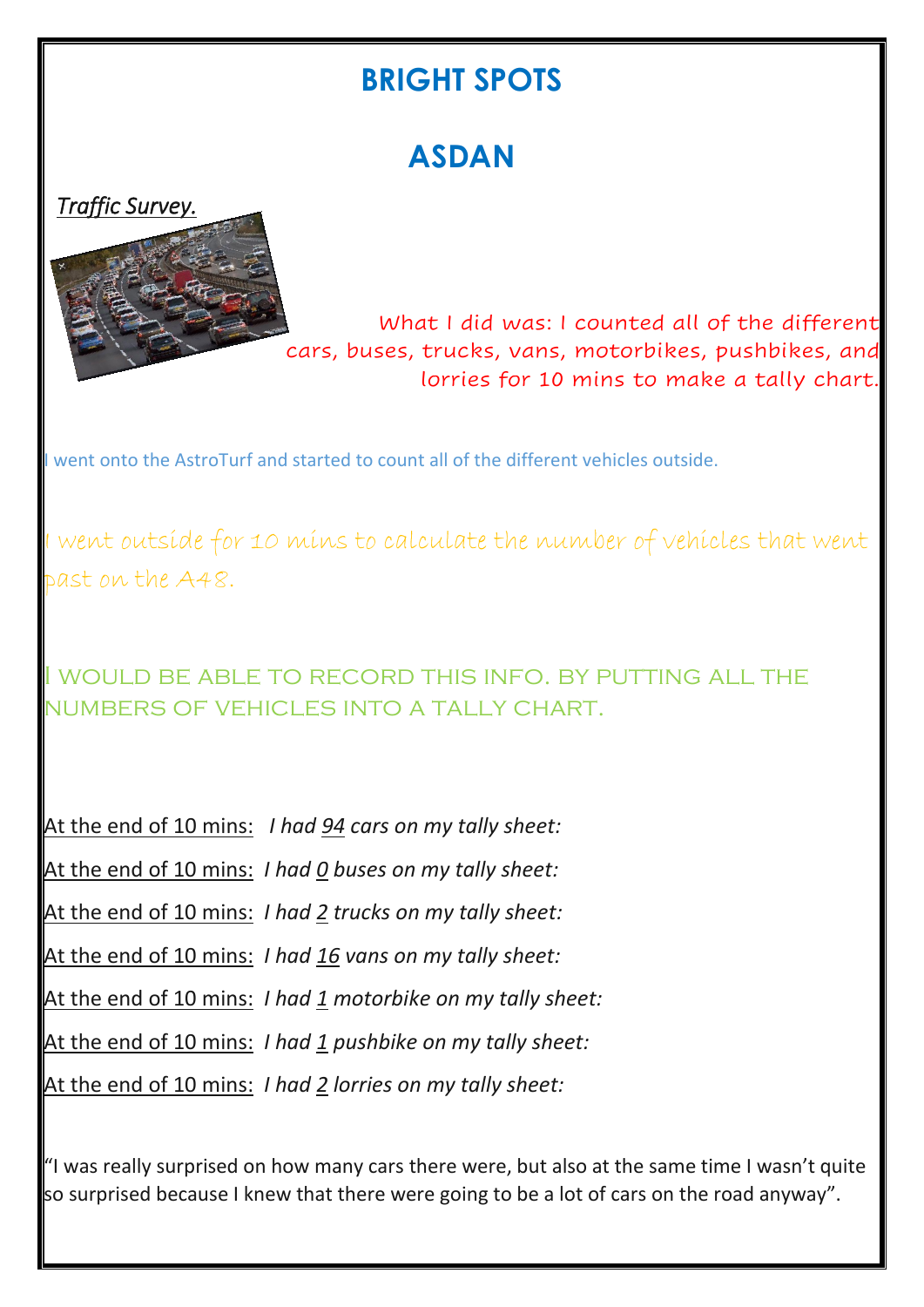- Some people are actually dying because: of the air pollution especially with people who have Asthma.
- The more cars you take with friends in the world the more CO2 you're releasing into the atmosphere. For example: say if you had 10

friends and you was going out somewhere and all of you were driving your own cars that would be 10 cars meaning 10x worse for the environment and people's health:-

- There's currently over 1 million+ petrol and diesel cars in the world: they are releasing massive chunks of carbon dioxide in out air therefore is causing the air to pollute:
- So instead of taking 10 cars to make the atmosphere 10x worse you can do something called (car share) that means your 10 friends can take a bus to the place and make 9x better for the environment.
- Air pollution may cause: heart attacks, asthma, anxiety, dizziness, and fatigue to specific people.



- What we should be doing though mostly to reduce the amount of carbon dioxide by: walking, riding bikes and car sharing or taking the bus.
- There were about 94/116 vehicles are cars and the rest of the fractions are here below out of 116:
- *buses: 0/116, trucks: 2/116, vans: 16/116 motorbikes: 1/116, pushbikes: 1/116, lorry: 2/116.*
- Roadkill is also a part of traffic survey: animals could cross the road and you could not be paying attention and you and the animal could collide, the types of animals could be: boar, sheep, deer, badgers, squirrels, dogs, cats, etc…
- Building roads can destroy and ruin land and natural animal habitats.
- The more we cut down the trees and the more we make roads the more we are destroying animal habitats and land.
- When we cut down trees to make way for roads, we let loads of carbon dioxide stay in our atmosphere. This is called deforestation and 1000s of animals are getting lost from their homes.

*By Jack K for Asdan*



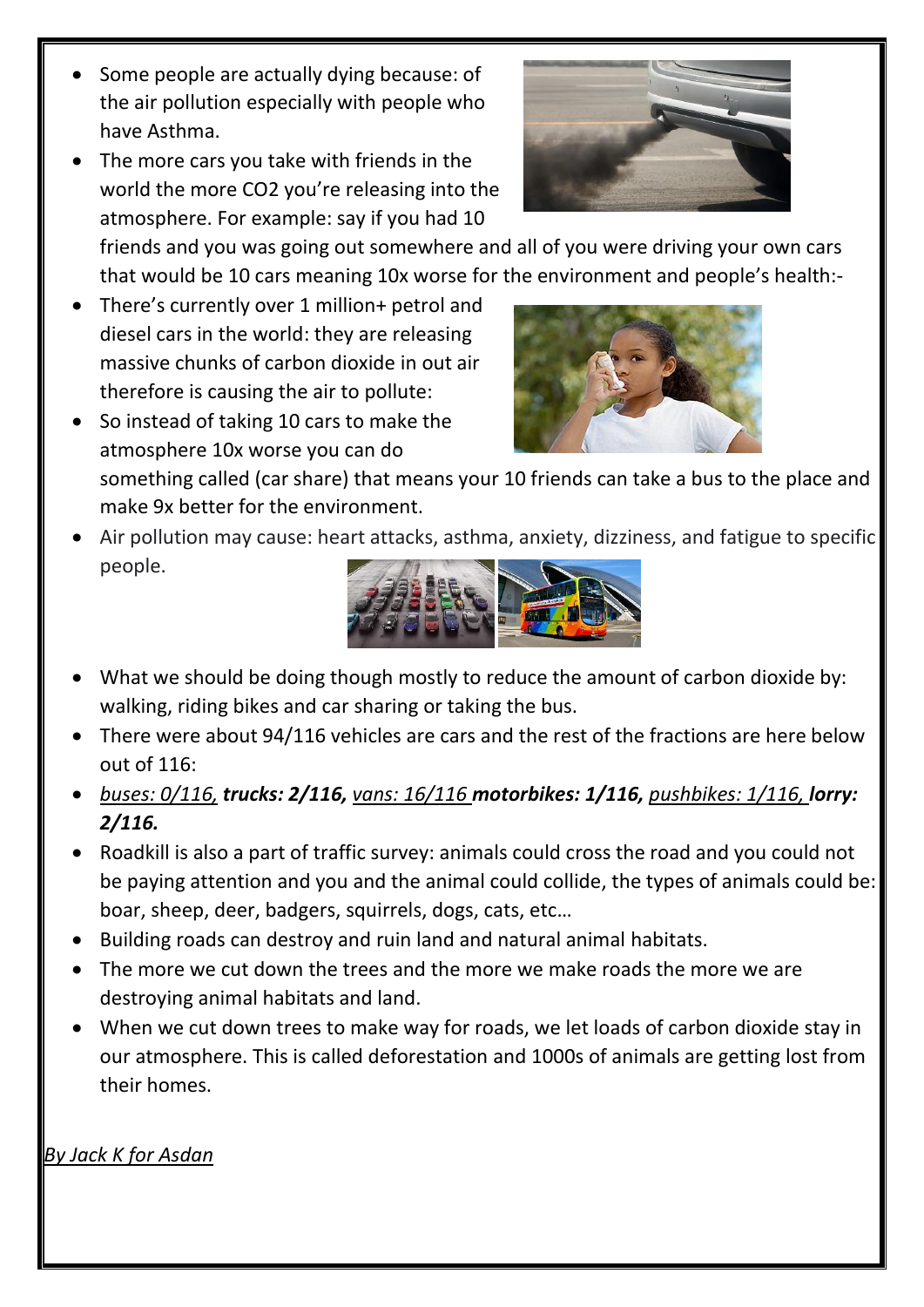### **HISTORY**

In their final history lesson, Eve J, Cerys M and Sabrina B in Year 11 built a museum to tell the unfolding story of the 2020s. The "exhibits" they chose to display focused on climate change, LGBTQ+ and Black Lives Matter protest and - unsurprisingly - the pandemic – **Mr Grant**



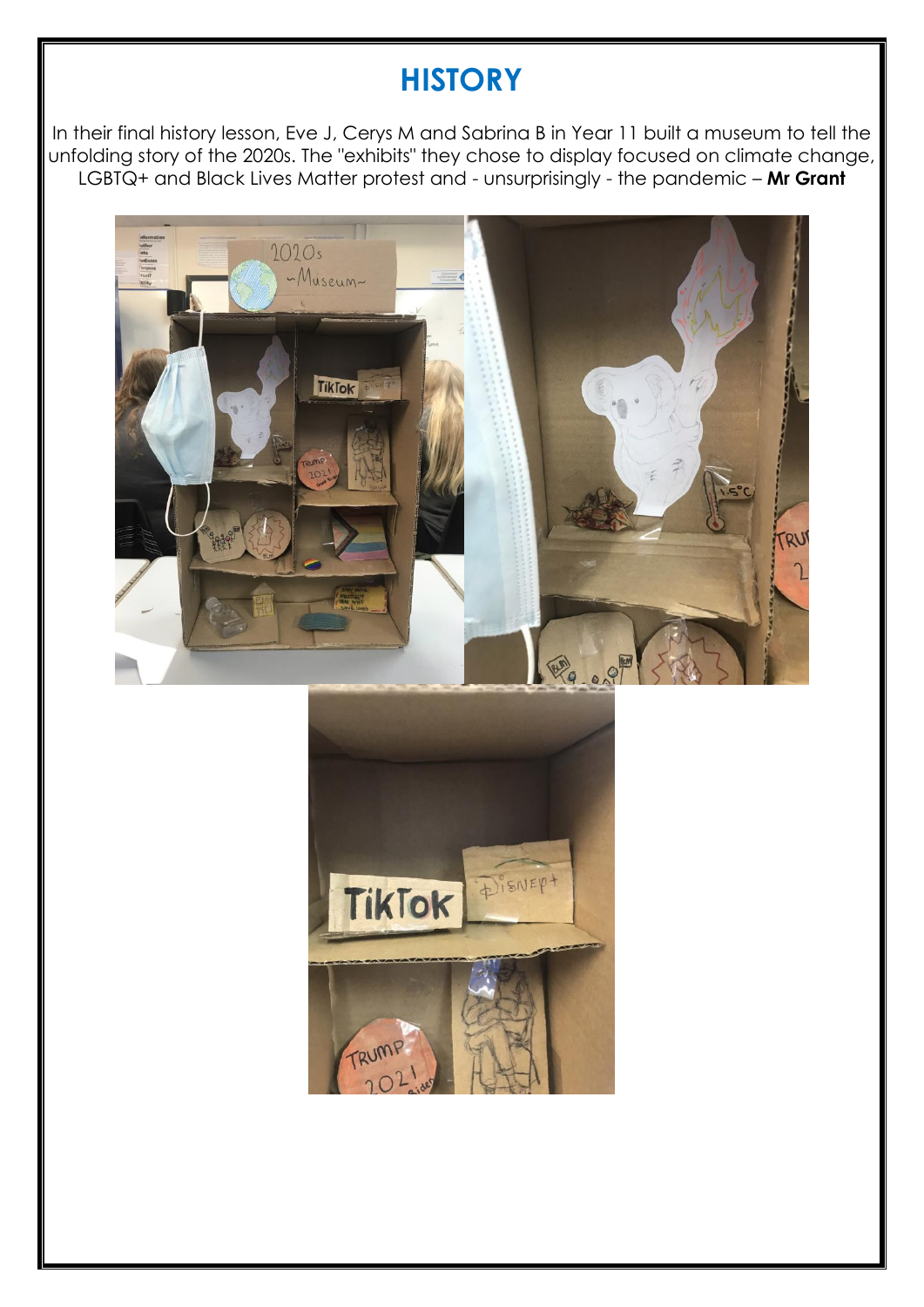### **COMPUTING**

Well done to Emily S in Year 9 and Shaun W and Harry H in Year 8 for completing their Bronze and Silver awards respectively. **Mr Warren**